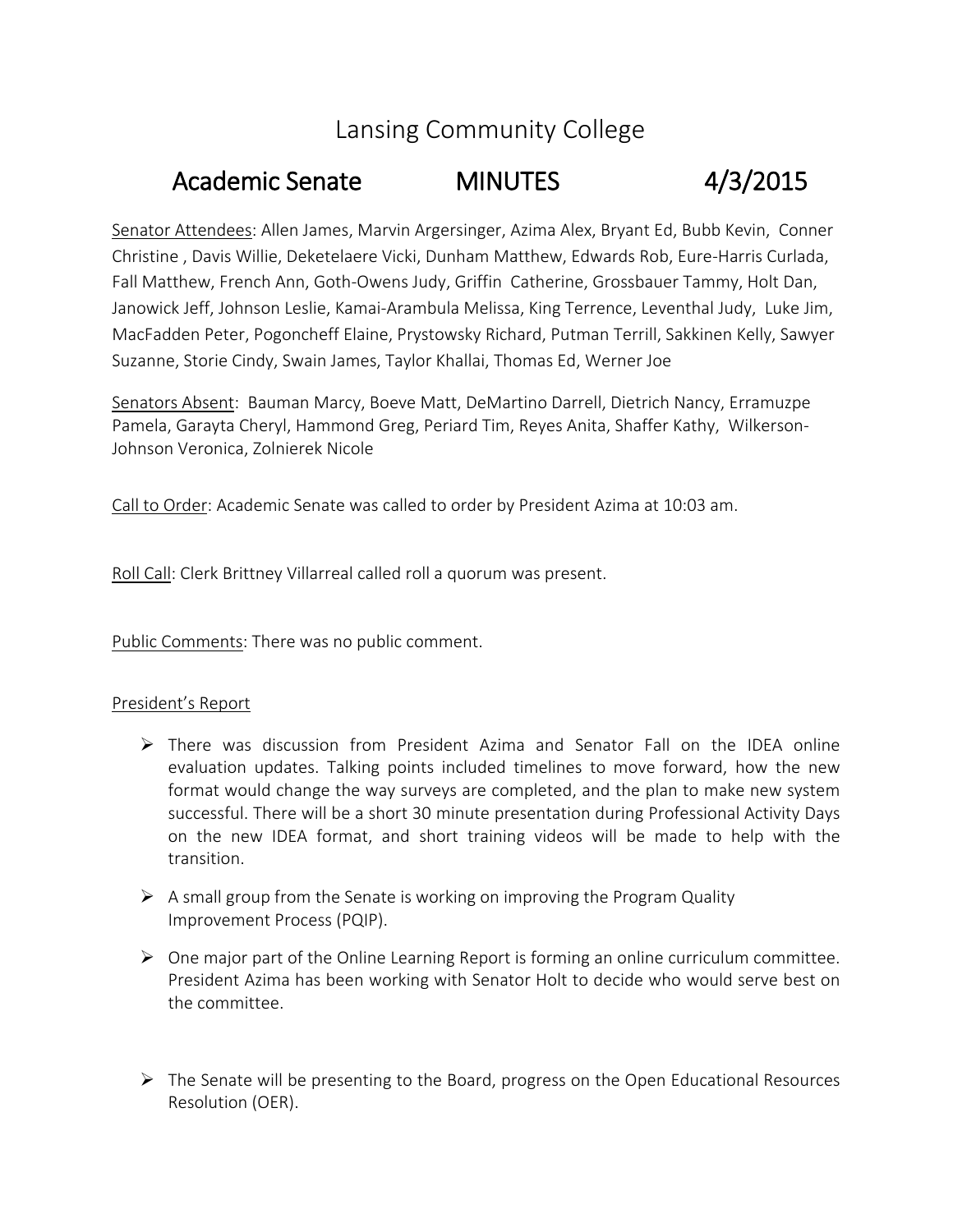- $\triangleright$  The college is required by law to maintain accurate records of student grades and progress. There was discussion about D2L and whether it is the best program to use. There is a small committee working on evaluating current procedures and ways to improve. Student records need to be usable for financial aid audits and for communicating with students. A recommendation report will be presented to the Senate at a later date.
- $\triangleright$  Approval has been given to move forward with creating space in A&S for Adjunct faculty to store coats, books, and other personal items. Work will begin commencing this semester. It was clarified that added storage space for Adjunct faculty is only being created in A&S.
- $\triangleright$  During Professional Activity Days there will be time for programs to discuss OERs. A committee is working on 3 or 4 discussion questions. The implementation of writing in all disciplines will be readdressed during Professional Activity Days as well. The Senate agreed that it was something that needed to be followed up on.

#### Provost's Report

 $\triangleright$  There will be a site visit from Higher Learning Commission (HLC) next year, the date has not been determined. There was public and Senate discussion about HLC, accreditation criteria including criteria pertaining to the credit hour, program review and assessment. The Provost requested that the Academic Senate form a faculty-chaired assessment steering committee.

#### Other Reports & Updates

- $\triangleright$  Signage/Wayfinding: Senator Edwards announced, the college has hired Corban Design to redo the signage on campus. Comments and concerns should be addressed to Senator Edwards. More updates will be given at a later date.
- $\triangleright$  Purchasing Process and Star Talk reports were emailed to Senators. Please contact Senator Periard, if you have questions.
- $\triangleright$  The election process and timeline for open Academic Senate positions was announced. There was Senate discussion about it. A correction to the announcement was made, there are no Member at Large seats available. It was made clear that May  $15<sup>th</sup>$  will be a voluntary attendance day to welcome new members and say goodbye to Senators leaving.